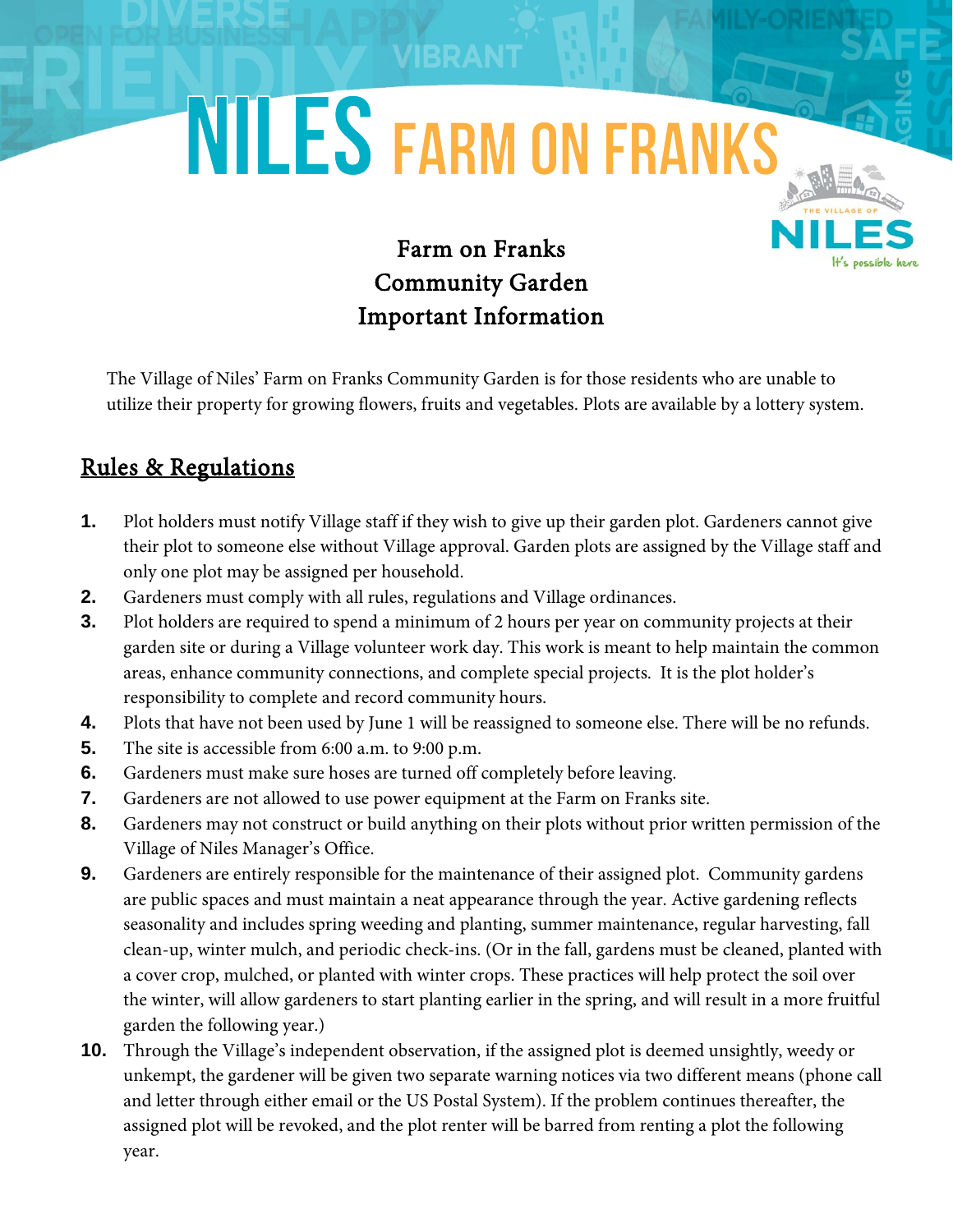- **11.** Gardeners must not use pesticides. Organic fertilizers are allowed but synthetic herbicides and pesticides are prohibited unless they are listed on the Organic Materials Review Institute (OMRI) product list.
- **12.** Organic wastes must be placed in the designated composting bins. No materials may be placed in plastic bags. Do not bring waste from home; these areas are for waste produced in the gardens only.
- **13.** Do not place any organic waste in the trash containers.
- **14.** Gardeners should park on Franks Avenue, directly in front of the Farm during normal business hours, or in the parking spaces behind the Public Services building after normal business hours or on weekends. Gardeners should be courteous of the residents on Franks Avenue when parking. No driving off paved surfaces.
- **15.** Gardeners are not allowed to pick or remove any produce from any plot other than their own. Gardeners work hard to grow materials for their own use or to donate; please do not deprive them of that enjoyment.
- **16.** Illegal crops may not be planted in the gardens. Crops are for home use, not commercial purposes. Do not plant trees. Do not plant invasive or fast spreading plants such as raspberries, mint, bronze fennel, comfrey, lemon balm, ivy, holly, lesser celandine, marsh marigold, purple loosestrife, etc. Gardeners should remove these plants if they are growing in their plot.
- **17.** Due to size limitations at Farm on Franks, trellises are not allowed.
- **18.** Seasonal and temporary gardening structures such as tomato cages are allowed if they do not encroach upon paths, community spaces, or neighboring plots and are no taller than 8 feet in height. Neither solid walls nor roofs are permitted. Gardeners should be considerate of their neighbors and orient their structures and plantings to avoid casting shade on other plots. All structures should be stored neatly during the winter and removed when a plot is vacated (by October 31).
- **19.** Children must be accompanied by an adult in the garden. Do not leave children unsupervised. Dogs are not allowed in the garden area. All gardeners and guests should respect others' space and should not enter or harvest from someone else's plot without permission.
- **20.** Personal property should not be left on the plot. The Village of Niles is not responsible for vandalism or loss of personal property at Farm on Franks.
- **21.** Do not use plastic or other non-porous material for ground cover.
- **22.** Do not use orange mesh fencing material.
- **23.** Smoking is not allowed within the fenced area.
- **24.** Any gardener wishing to listen to music while gardening should use headphones to maintain the natural setting of the garden.
- **25.** Respect other gardeners, and do not use abusive or profane language, physically harass, or discriminate against others.
- **26.** Garden plots are temporary fixtures. The Village of Niles reserves the right to relocate or remove plots as community needs change.